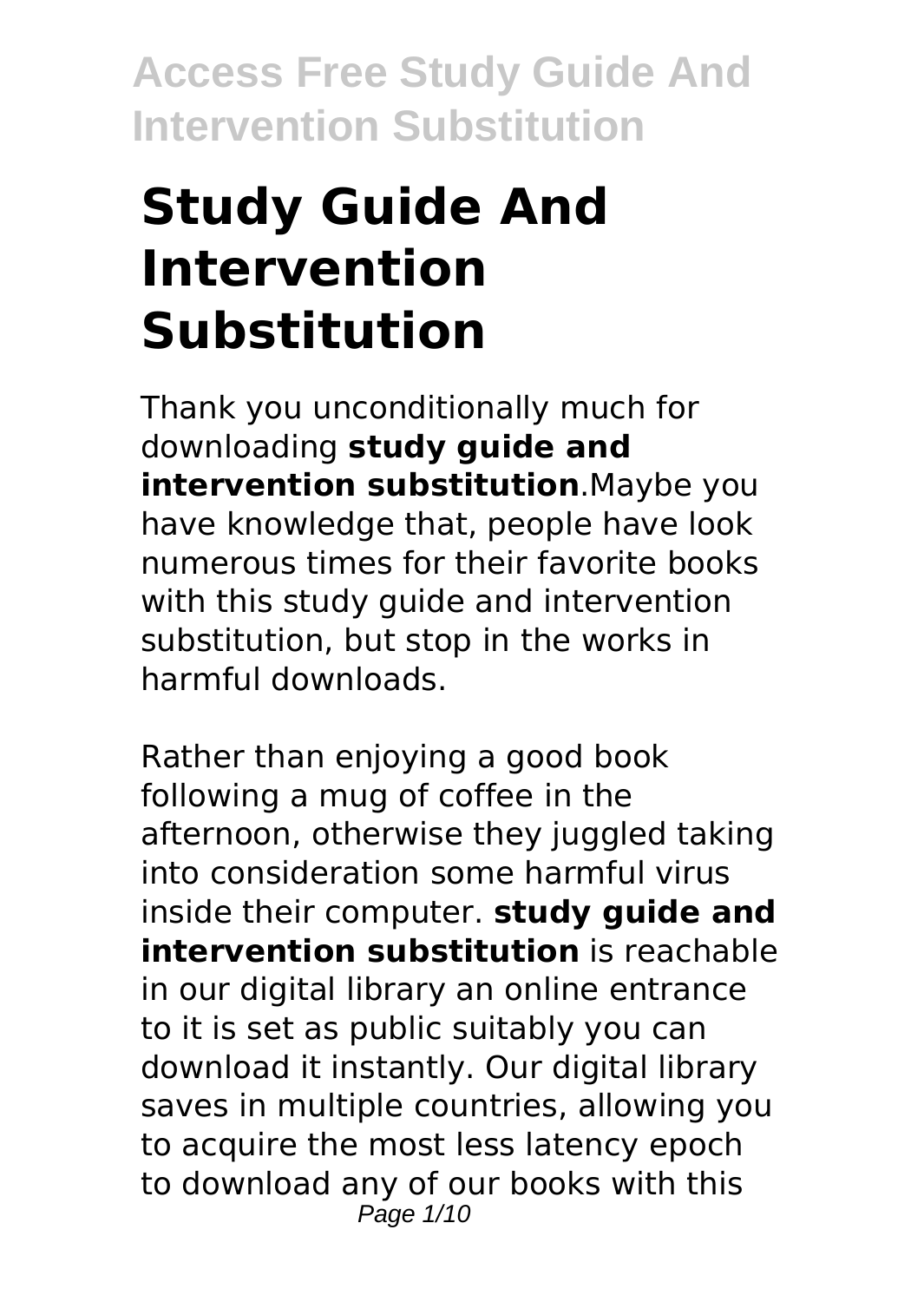one. Merely said, the study guide and intervention substitution is universally compatible taking into consideration any devices to read.

Kobo Reading App: This is another nice ereader app that's available for Windows Phone, BlackBerry, Android, iPhone, iPad, and Windows and Mac computers. Apple iBooks: This is a really cool ereader app that's only available for Apple

#### **Study Guide And Intervention Substitution**

Use substitution to NAME DATE PERIOD 6-2 Study Guide and Intervention Substitution Solve by Substitution One method of solving systems of equations is substitution. Example 1 Example 2 Solve for one variable, solve the system of equations.  $y = 2x 4x - y = -4$ Substitute 2x for y in the second equation. then substitute.  $x + 3y = 72x$ – 4y = –6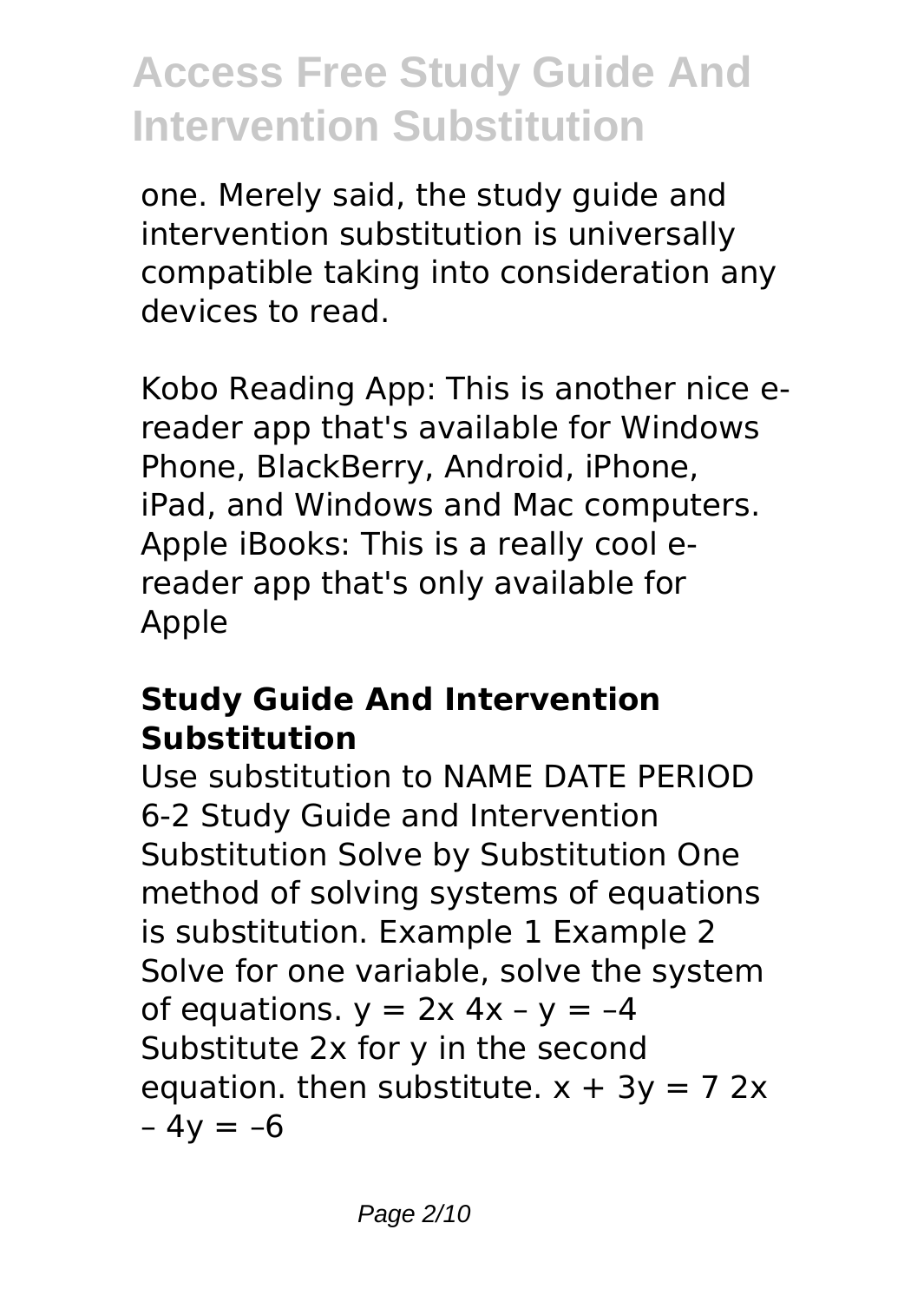#### **NAME DATE PERIOD 6-2 Study Guide and Intervention**

Study Guide and Intervention Substitution Solve by Substitution One method of solving systems of equations is substitution. Use substitution to solve the system of equations.  $y = 2x 4x-y =$ -4 Substitute 2x for y in the second equation.  $4x - y = -4$  Second equation 4  $x - 2x = -4$   $y = 2x 2x = -4$  Combine like terms.  $x = -2$  Divide each side by 2 and ...

#### **6 2 Study Guide And Intervention Substitution Answer Key**

Study Guide and Intervention Substitution Solve by Substitution One method of solving systems of equations is substitution. Use substitution to solve the system of equations.  $y = 2x 4x-y =$ -4 Substitute 2x for y in the second equation.  $4x-y = -4$  Second equation  $4x$  $- 2x = -4$  y =  $2x 2x = -4$  Combine like terms.  $x = -2$  Divide each side by 2 and simplify.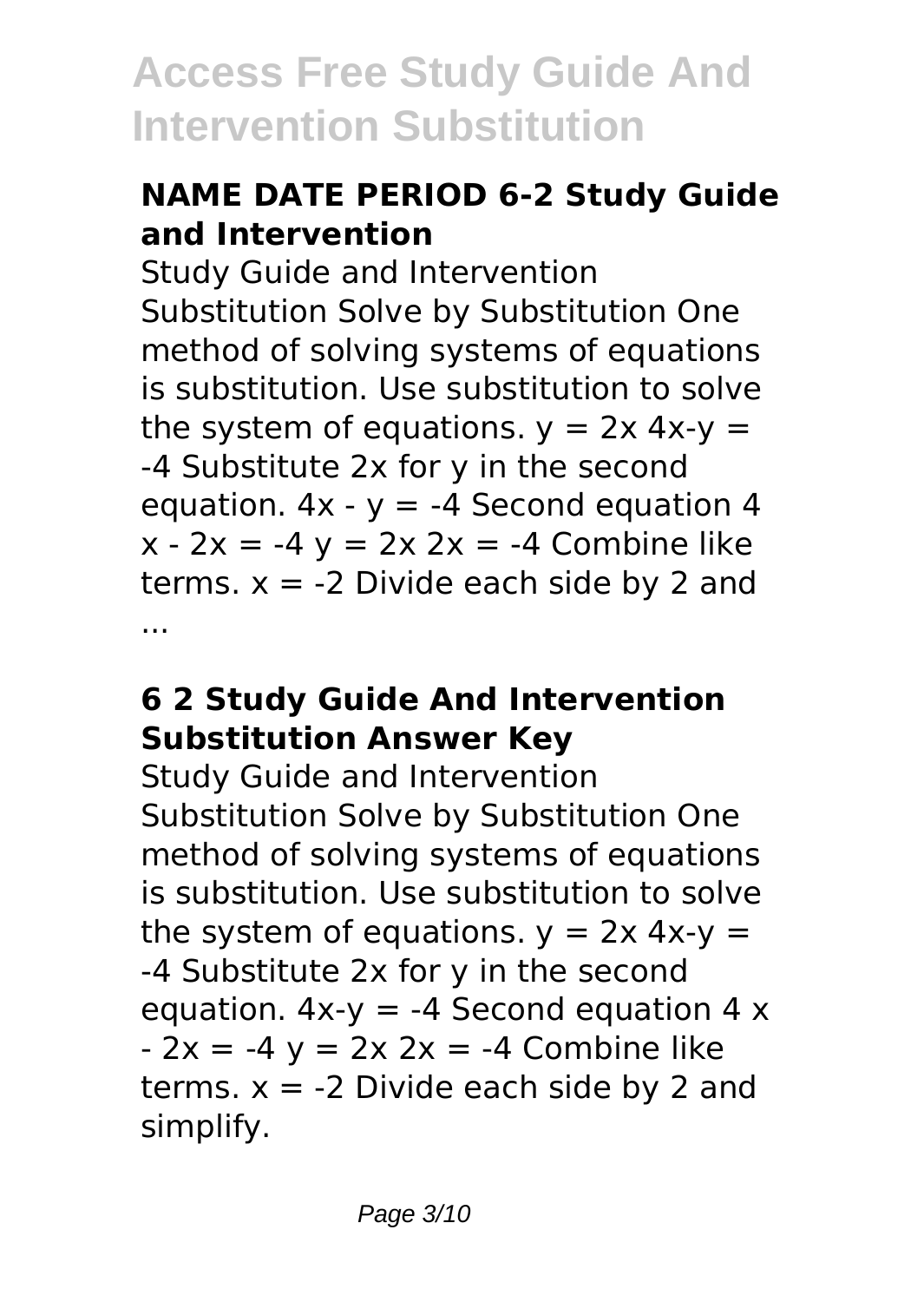#### **NAME DATE PERIOD 6-2 Study Guide and Intervention**

Study Guide and Intervention Substitution Solve by Substitution One method of solving systems of equations is substitution Use substitution to solve the system of equations  $y = 2x 4x-y = -4$ Substitute 2x for y in the second equation  $4x-y = -4$  Second equation  $4x 2x = -4$   $y = 2x$   $2x = -4$  Combine like terms  $x = -2$  Divide each side by 2 and

#### **[eBooks] Study Guide And Intervention Substitution**

5-6 Study Guide and Intervention The Remainder and Factor Theorems Synthetic Substitution Remainder Theorem The remainder, when you divide the polynomial  $f(x)$  by  $(x - a)$ , is the constant f (a).  $f(x) = g(x) \cdot (x - a) +$  $f(a)$ , where  $g(x)$  is a polynomial with degree one less than the degree of f(x). Example  $+1$ : If  $f(x) = 3\pi$ 

### **5-6 Study Guide and Intervention**

7-2 study guide and intervention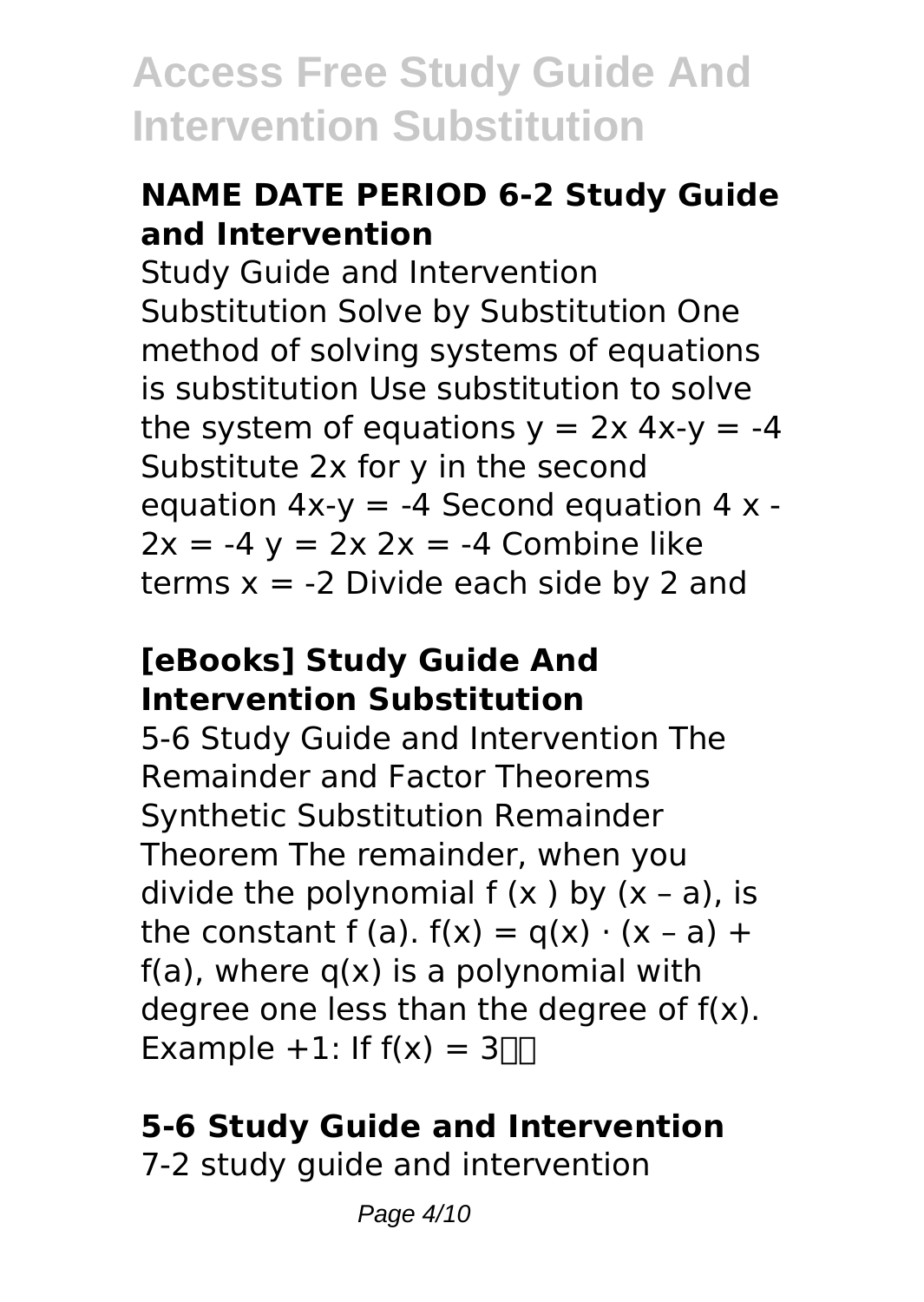substitution answer key 7-2 study guide and intervention substitution answers nelson english skills book 3 answers nrp lesson 2 exam answers ca dmv driving test questions and answers pre algebra with pizzazz answer key page 163 prentice hall gold geometry answers 7 2 ssd 2 module 1 test answers

#### **7 2 Study Guide And Intervention Substitution Answer Key**

6-3 Study Guide and Intervention (continued) Elimination Using Addition and Subtraction Elimination Using Subtraction In systems of equations where the coefficients of the x or y terms are the same, solve the system by subtracting the equations. Example: Use elimination to solve the system of equations.  $2x - 3y = 115x - 3y = 14$ 

### **6-3 Study Guide and Intervention mathcounts4ever.com**

Study Guide and Intervention (continued) Similar Polygons Use Similar Figures You can use scale factors and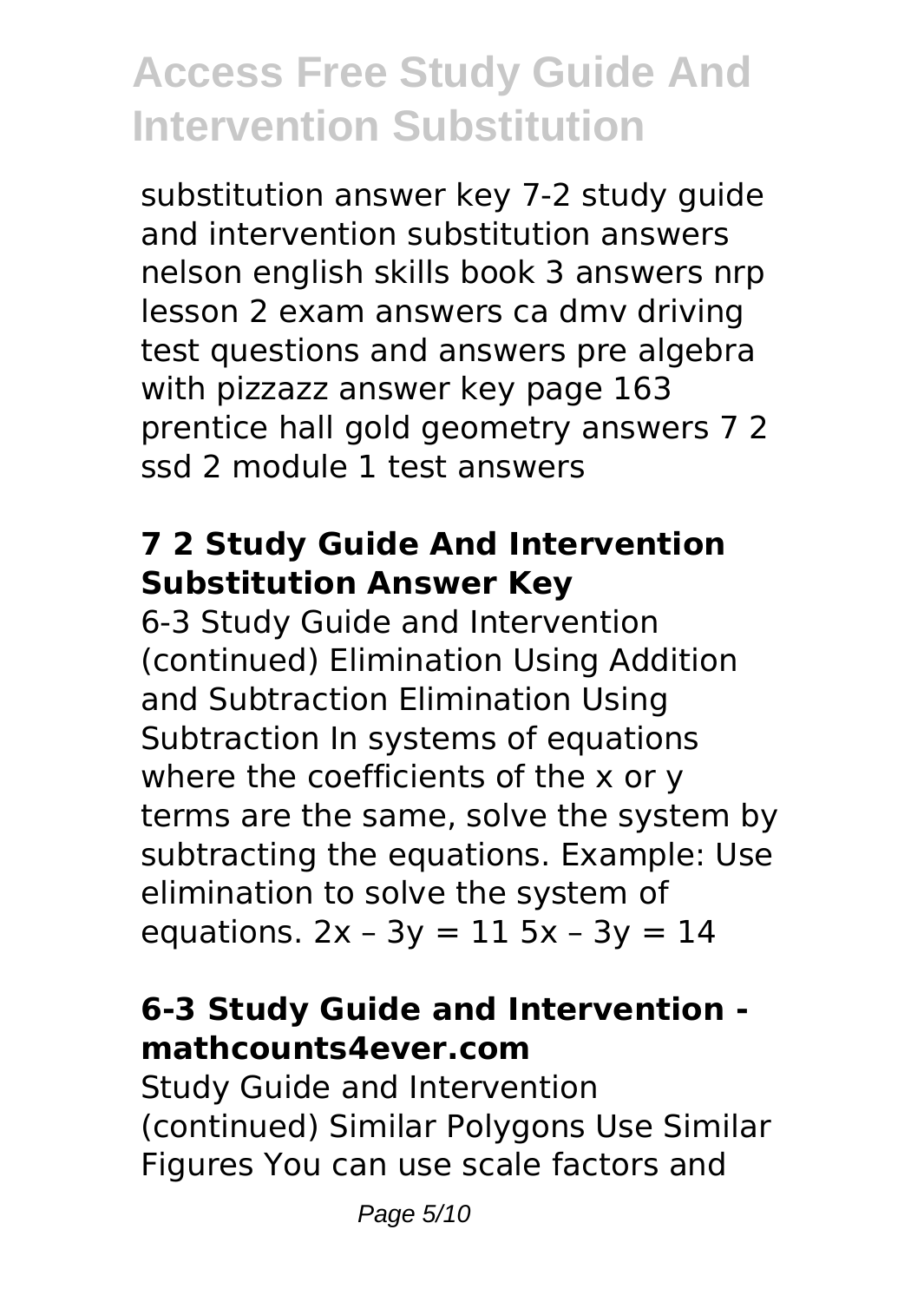proportions to find missing side lengths in similar polygons. The two polygons are similar. Find  $x$  and  $y$ .  $x$  38  $y$  32 16 13 T S R P N M Use the congruent angles to write the corresponding vertices in order. RST ∼ MNP Write proportions to ...

#### **NAME DATE PERIOD 7-2 Study Guide and Intervention**

Created Date: 3/2/2016 1:30:31 PM

#### **Saint Louis Public Schools / Homepage**

Study Guide and Intervention (continued) Inverse Functions and Relations Example 1 Example 2 yes no no no yes yes yes no yes yes yes 011\_02 0\_ALG2\_A\_CRM\_C06\_CR\_660551.indd 13 12/20/10 9:20 PM. Created Date:

#### **NAME DATE PERIOD 6-2 Study Guide and Intervention**

Study Guide and Intervention (continued) The Remainder and Factor Theorems 5-6  $x + 3$ ,  $x + 5x + 4$ ,  $x - 1$  $2x - 3$ ,  $x + 2 4x - 1$ ,  $3x - 2 x2 2x + 5 x2$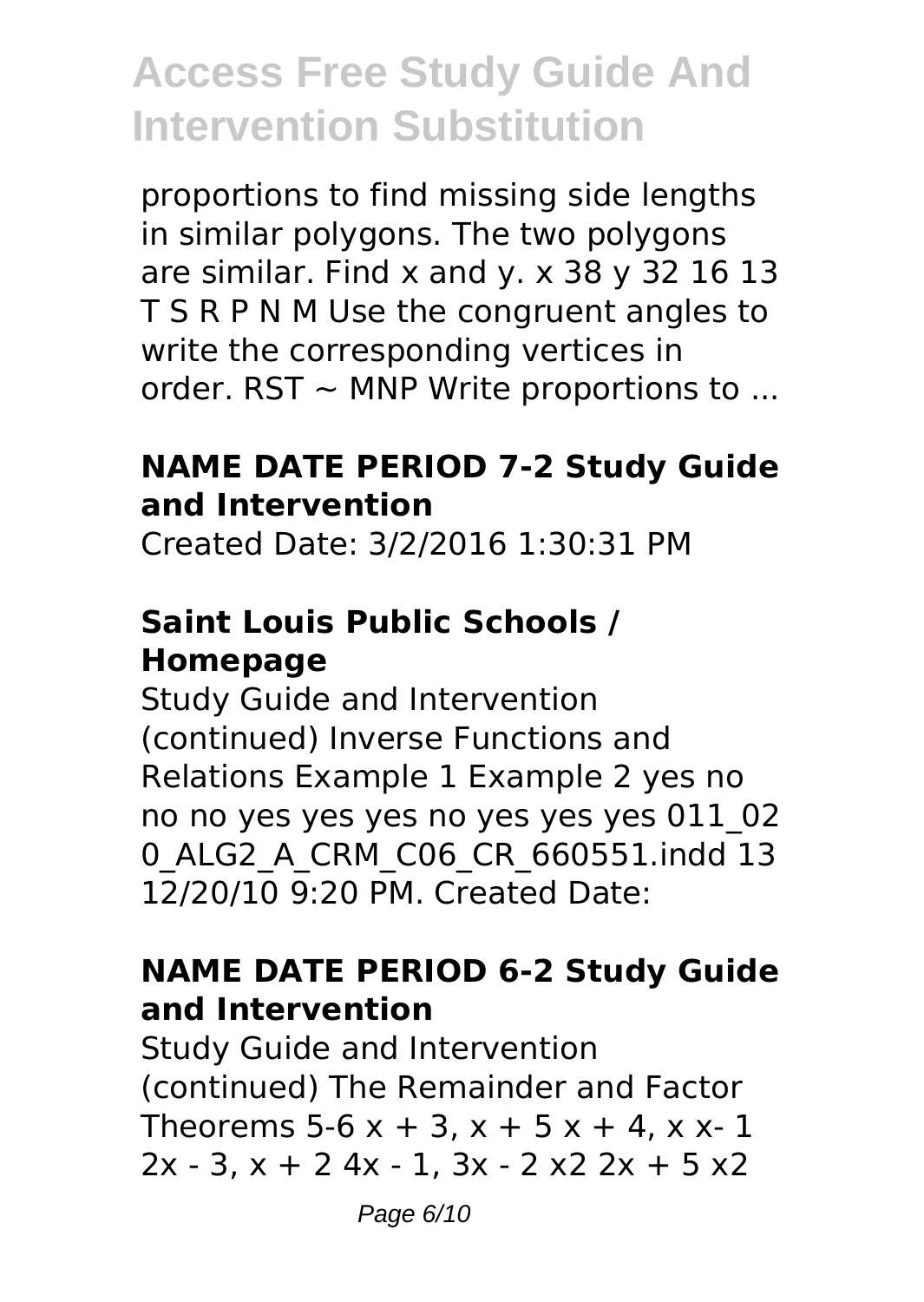+ 5 - 4 - 5, 2 x - 2, x - 9 3x + 2, x - 5 7x -  $3, 2x + 32x^2 - 3x + 7 + 2, 3, -302104$ 0\_ALG2\_A\_CRM\_C05\_CR\_660789.indd 36 12/20/10 9:13 PM

#### **NAME DATE PERIOD 5-6 Study Guide and Intervention**

Glencoe Algebra 2. 4-8 Study Guide and Intervention. The Remainder and Factor Theorem. Synthetic Substitution. Remainder Theorem. The remainder, when you divide the polynomial  $f(x)$  by  $(x - a)$ , is the constant f (a).  $f(x) = g(x)$ .  $(x - a) + f(a)$ , where  $g(x)$  is a polynomial with degree one less than the degree of  $f(x)$ .

### **4-8 Study Guide and Intervention - NAIS Algebra 2**

Study Guide and Intervention Dividing Polynomials 5-2 Long Division To divide a polynomial by a monomial, use the skills learned in Lesson 5-1. To divide a polynomial by a polynomial, use a long division pattern. Remember that only like terms can be added or subtracted.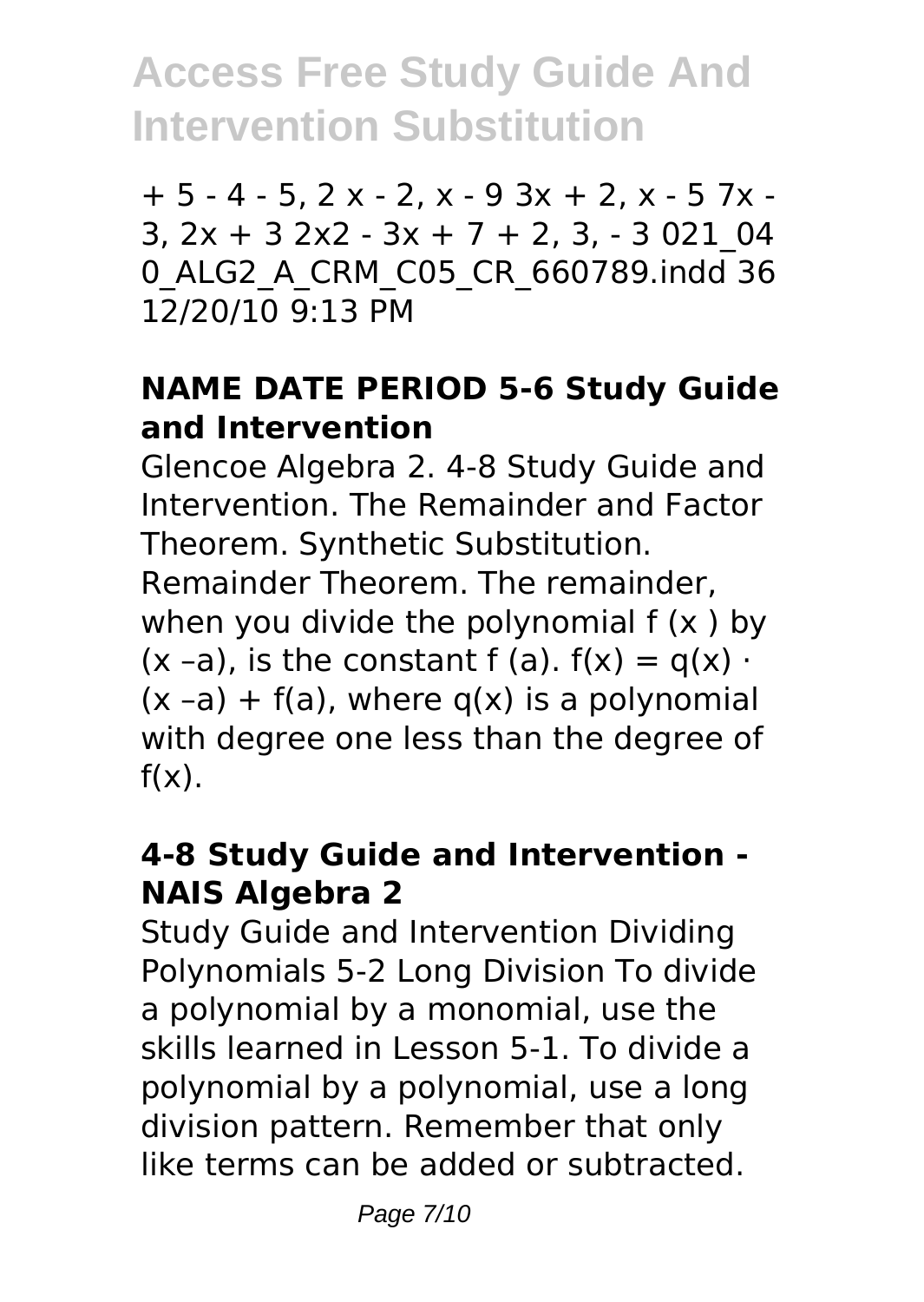Simplify −− 12 p 3t 2r - 21 p 2qtr 2 - 9 p 3tr. 3 p 2tr −−

#### **NAME DATE PERIOD 5-2 Study Guide and Intervention**

©Glencoe/McGraw-Hill 412 Glencoe Algebra 1 Use substitution to solve each system of equations. If the system does not have exactly one solution, state whether it has no solution or infinitely manysolutions. 1. y 6x 2. x 3y 3. x 2y 7 2x 3y 20 3x 5y 12 x y 4 4. y 2x 2 5. y 2x 6 6. 3x y 12 y x 22x y 2 y x 2 7. x 2y 13 8. x 2y 3 9. x 5y 36 2x 3y 18 4x 8y 12 2x y 16 10. 2x 3y 24 11. x 14y 84 12. 0 ...

### **7-2 Study Guide and Intervention**

6-3Study Guide and Intervention Elimination Using Addition and Subtraction Elimination Using AdditionIn systems of equations in which the coefficients of the x or y terms are additive inverses, solve the system by adding the equations.

#### **NAME DATE PERIOD 6-3 Study Guide**

Page 8/10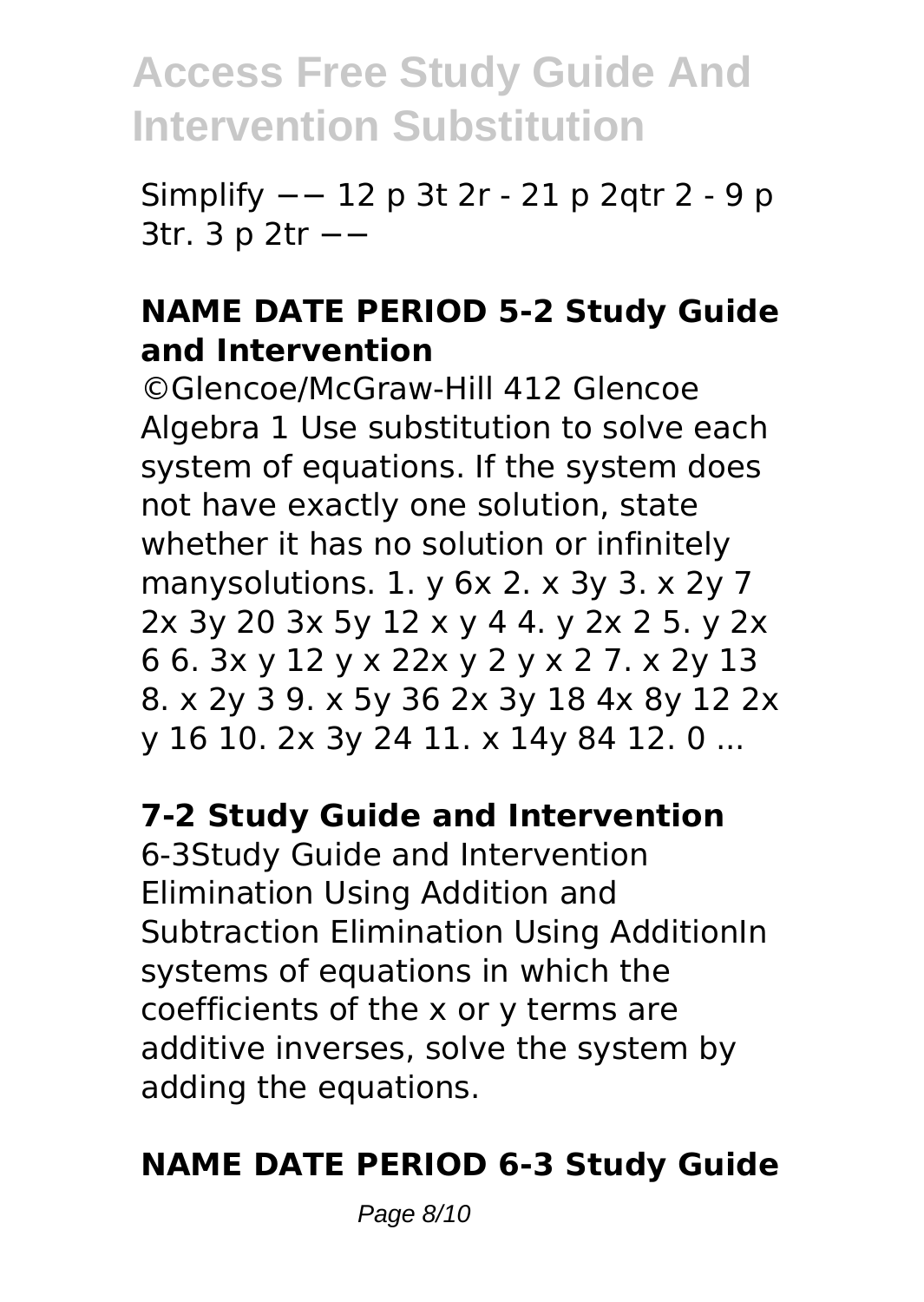#### **and Intervention**

Chapter 6 76 Glencoe Algebra 1 Study Guide and Intervention (continued) Substitution Solve Real-World Problems Substitution can also be used to solve real-world problems involving systems of equations. It may be helpful to use tables, charts, diagrams, or graphs to help you organize data. CHEMISTRY How much of a 10% saline solution should be mixed

### **6 3 Study Guide And Intervention Elimination Answers**

Study Guide and Intervention (continued) Expressions and Formulas Formulas A formula is a mathematical sentence that uses variables to express the relationship between certain quantities. If you know the value of every variable except one in a formula, you can use substitution and the order of operations to find the value of the unknown variable.